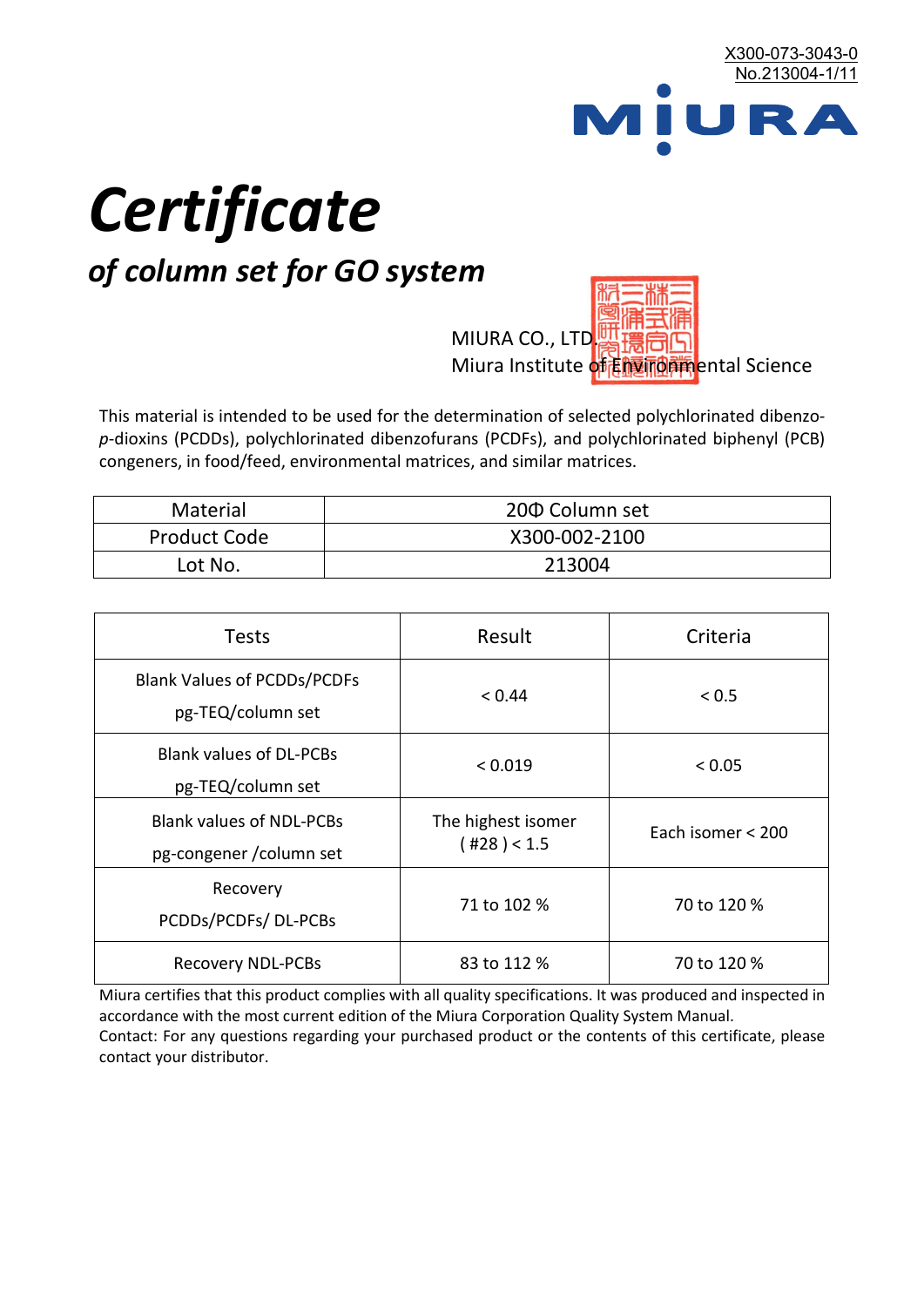### **DESCRIPTIONS**

**Lot Number:** The number mentioned on the labels on the column bag is the lot production number.

**Blank Level Values:** Blank level values, expressed as mass fractions (pg-TEQ per a column set), for selected PCB congeners, PCDD, and PCDF congeners are provided in Table 2. Blank level values are a reference value for which MIURA has the highest confidence in its accuracy, in that all known or suspected sources of bias have been investigated or taken into account (JIS K0311 or JIS K0312).

**Recovery Values (Sample):** Recovery values, expressed as percentages, are provided in Table 3 for selected mass labeled-PCB congeners, and selected mass labeled PCDD and PCDF congeners, based on selected mass labeled recovery standards added before GC-MS measurement. Recovery values meet EU regulations; however, the values meet the MIURA criteria for this certification, which are stricter than what is required by EU regulations.

#### **NOTICE AND WARNING TO USERS**

THE GO SYSTEM COLUMN SET IS INTENDED FOR DIOXIN ANALYTICAL USE ONLY, INCLUDING HAZARDOUS MATERIALS. BEFORE USE, READ THE SDS CAREFULLY; HANDLE PRODUCT AS A HAZARDOUS MATERIAL CAPABLE OF SKIN CORROSION AND/OR EYE DAMAGE.

#### **INSTRUCTIONS FOR STABILITY, STORAGE, AND USE**

**Stability and Storage:** The column set should be stored at room temperatures below 25 °C until use. It should not be frozen or exposed to sunlight or ultraviolet radiation. After removing from the bags, the contents should be used immediately, especially, because the concentration column (lower) "Alumina" can be deactivated under high-humidity. Storing of the removed column set is not recommended.

**Use:** If storing in a cold room or refrigerator, bring them to room temperature (let stand for approximately 30 min), remove water condensed on the surface of the bags. Carefully remove the bags to avoid damage of the column. Use the same lot number with one column set. For more information of column set refer to the operation manual.

#### **ANALYTICAL METHODS USED AT MIURA**

For preparation of blank test, several column sets chosen at random per lot production were allowed to reach ambient temperature; two types of the purification columns (upper: silver nitrate silica gel, and lower: sulfuric acid silica gel) were assembled, and 10 mL of n-hexane was added to wet the top of the column with the designated column cap and disposable syringe. Then, a known amount of internal standard solution (containing selected labeled PCB, PCDDs, and PCDFs congeners; as shown in Table 1) dissolved in 6 mL of n-hexane was added to the top of the column with disposable syringe, and the syringe was washed with 2 x 2 mL of n-hexane; the n-hexane was injected into the column again. Then, the purification columns assembled with the concentration columns (upper) and (lower) were set to the each system unit immediately. After two fractions (dioxin and PCB fractions) were obtained from each system unit, a known amount of the recovery standard solution was added to each concentration vessel. Finally, both fractions were concentrated using an evaporation system under nitrogen to 0.01 mL.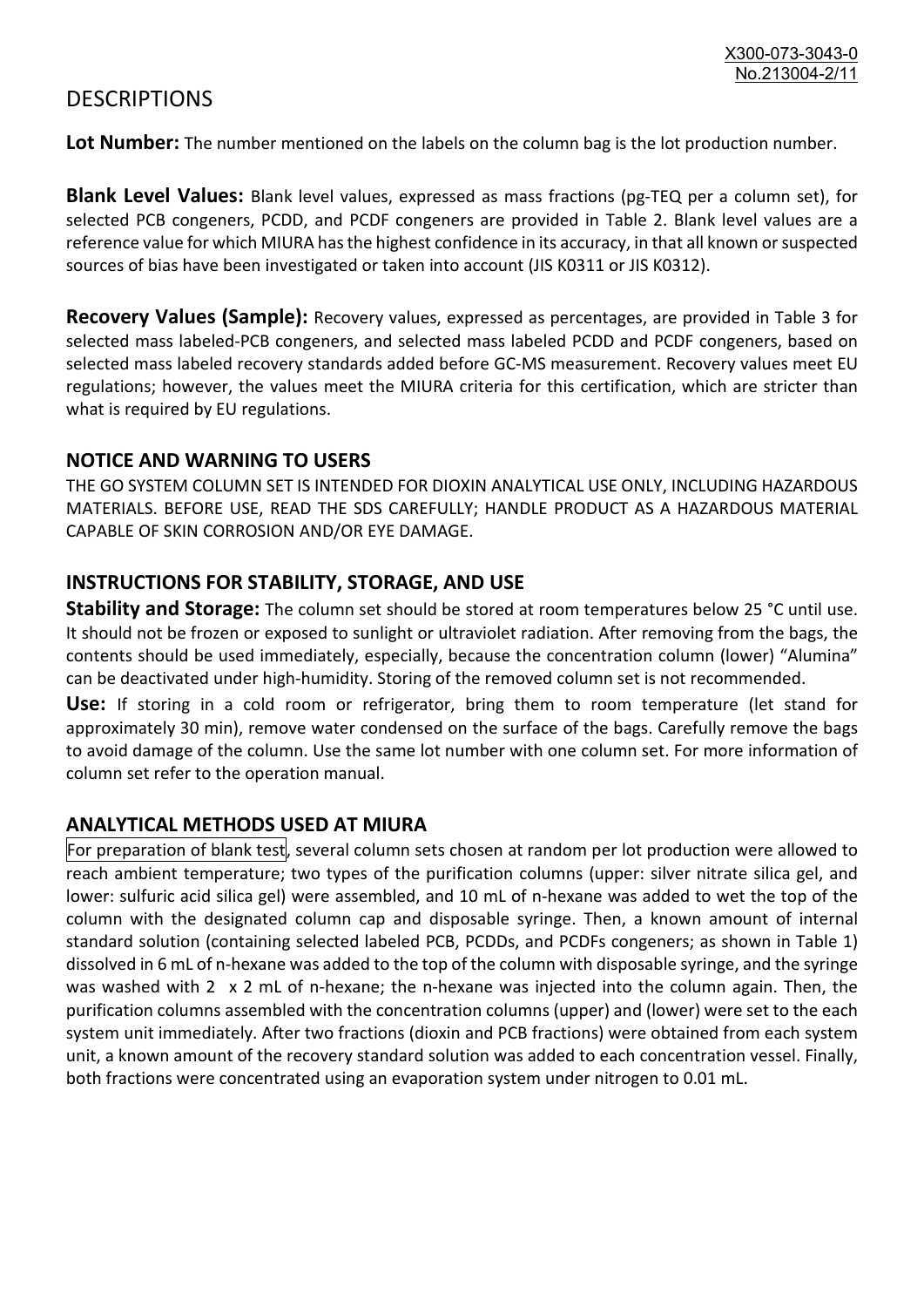X300-073-3043-0 No.213004-3/

| Compounds                   | Standard                      | Maker Code     | Maker                           | <b>Diluted</b><br>Concentration |
|-----------------------------|-------------------------------|----------------|---------------------------------|---------------------------------|
| PCDDs and PCDFs,<br>DL-PCBs | Internal Standard             | DF-SS-A        |                                 | $10$ ng/mL<br>in decane         |
|                             | <b>Internal Standard</b>      | DFP-LCS-B      |                                 |                                 |
|                             | Recovery (Surrogate) Standard | DF-IS-J        |                                 |                                 |
| NDL-PCBs                    | Internal Standard             | <b>MBP-28</b>  | Wellington<br>Laboratories Inc. |                                 |
|                             |                               | <b>MBP-52</b>  |                                 |                                 |
|                             |                               | MBP-101        |                                 |                                 |
|                             |                               | <b>MBP-138</b> |                                 |                                 |
|                             |                               | MBP-153        |                                 |                                 |
|                             | Recovery (Surrogate) Standard | <b>MBP-19</b>  |                                 |                                 |
|                             |                               | <b>MBP-70</b>  |                                 |                                 |
|                             |                               | <b>MBP-111</b> |                                 |                                 |
|                             |                               | MBP-162        |                                 |                                 |
|                             |                               | <b>MBP-178</b> |                                 |                                 |

Table 1. Standard solutions used for recovery tests.

The concentrated dioxin fraction was analyzed using gas chromatography / high resolution mass spectrometry (GC/HRMS) operated in electron impact (EI) mode. A 0.25 mm ID × 60 m fused silica capillary (BPX-DXN, TRAJAN) was used. The concentrated PCB fraction was analyzed using GC/HRMS operated in EI mode. A 0.25 mm ID × 60 m fused silica capillary (HT8-PCB, TRAJAN) was used. All injections were 2 μL using a splitless inlet. The results, blank level values, are provided in Table 2. The chromatograms of each compounds are shown at page 6 and after. Furthermore, the dioxin and PCB fractions were analyzed using gas chromatography / low resolution mass spectrometry operated in total ion scan (m/z 50 to 500) mode, to confirm if interferences may affect determination of target compounds by GC/HRMS are included in the fractions, the chromatograms are not shown here.

For the recovery test (sample), The sunflower seed oil from Helianthus annuus (S5007-1L, Sigma Aldrich) was dissolved in 2 mL of n-hexane. A known amount of the internal standard solution was added to the flask, mixed, and allowed to equilibrate. First, several column sets chosen at random per lot production were allowed to reach ambient temperature; the purification columns (upper) and (lower) were assembled. 10 mL of n-hexane was added to wet the top of the column with the designated column cap and disposable syringe. Then, the sample with the internal standard was injected into the top of the column with the disposable syringe, and the syringe was washed with 2 x 2 mL of n-hexane; the n-hexane was injected into the column again. The purification column was assembled with the concentration column (upper) and (lower), and set to the each system unit immediately. After obtaining two fractions from the system unit, the dioxin and PCB fractions were concentrated using an evaporation system under nitrogen to approximately 0.01 mL. After the addition of a known amount of recovery standard solution, the both fractions were concentrated to 0.02 mL; then dioxin and PCB in each fractions were analyzed using GC/HRMS as mentioned above test. The inspection results is displayed in Table 3.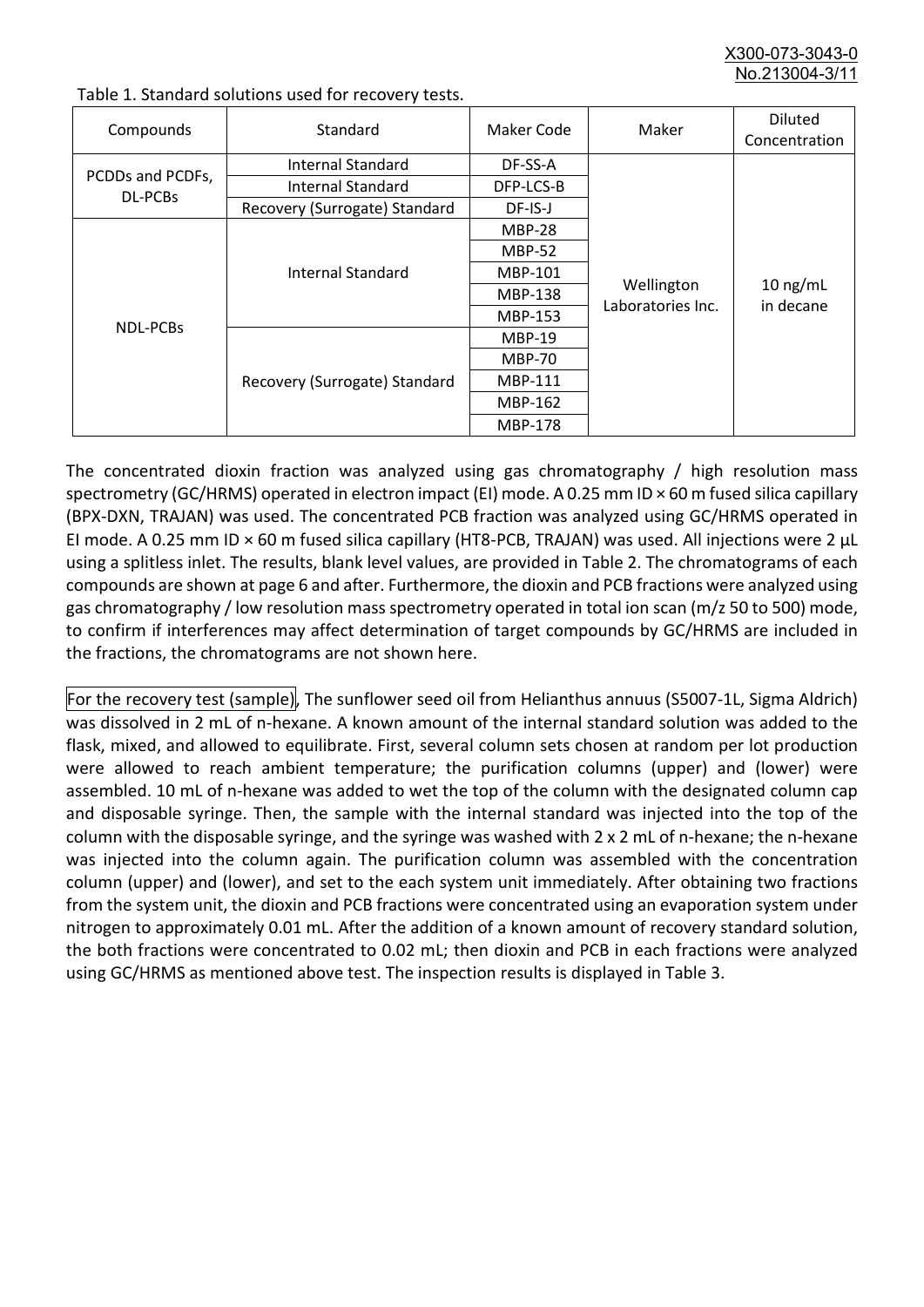X300-073-3043-0 No.213004-4/11

|  |  | Table 2 Blank levels of dioxins (PCDDs/PCDFs and DL-PCBs) and NDL-PCBs per column set. |
|--|--|----------------------------------------------------------------------------------------|
|--|--|----------------------------------------------------------------------------------------|

| able 2 Diarik levels of dioxins (FCDD3/FCDF3 and DL-FCD3) and NDL-FCD3 per column set.<br>Congener | Concentration | LOQ       | <b>LOD</b> | $S/N=3$   | TEQ*      |
|----------------------------------------------------------------------------------------------------|---------------|-----------|------------|-----------|-----------|
|                                                                                                    | pg/column     | pg/column | pg/column  | pg/column | pg/column |
| 2,3,7,8-TeCDD                                                                                      | <b>ND</b>     | 0.29      | 0.09       | 0.09      | 0.09      |
| 1,2,3,7,8-PeCDD                                                                                    | <b>ND</b>     | 0.30      | 0.09       | 0.08      | 0.09      |
| 1,2,3,4,7,8-HxCDD                                                                                  | <b>ND</b>     | 0.8       | 0.2        | 0.08      | 0.02      |
| 1,2,3,6,7,8-HxCDD                                                                                  | <b>ND</b>     | 0.7       | 0.2        | 0.08      | 0.02      |
| 1,2,3,7,8,9-HxCDD                                                                                  | <b>ND</b>     | 0.8       | 0.2        | 0.08      | 0.02      |
| 1,2,3,4,6,7,8-HpCDD                                                                                | <b>ND</b>     | 1.3       | 0.4        | 0.08      | 0.004     |
| <b>OCDD</b>                                                                                        | <b>ND</b>     | 1.9       | 0.6        | 0.2       | 0.00018   |
| 2,3,7,8-TeCDF                                                                                      | <b>ND</b>     | 0.9       | 0.3        | 0.07      | 0.03      |
| 1,2,3,7,8-PeCDF                                                                                    | <b>ND</b>     | 0.8       | 0.2        | 0.08      | 0.006     |
| 2,3,4,7,8-PeCDF                                                                                    | <b>ND</b>     | 0.5       | 0.2        | 0.08      | 0.06      |
| 1,2,3,4,7,8-HxCDF                                                                                  | <b>ND</b>     | 0.6       | 0.2        | 0.06      | 0.02      |
| 1,2,3,6,7,8-HxCDF                                                                                  | <b>ND</b>     | 0.9       | 0.3        | 0.06      | 0.03      |
| 1,2,3,7,8,9-HxCDF                                                                                  | <b>ND</b>     | 0.6       | 0.2        | 0.06      | 0.02      |
| 2,3,4,6,7,8-HxCDF                                                                                  | <b>ND</b>     | 0.6       | 0.2        | 0.05      | 0.02      |
| 1,2,3,4,6,7,8-HpCDF                                                                                | <b>ND</b>     | 1.0       | 0.3        | 0.09      | 0.003     |
| 1,2,3,4,7,8,9-HpCDF                                                                                | <b>ND</b>     | 1.1       | 0.3        | 0.1       | 0.003     |
| <b>OCDF</b>                                                                                        | <b>ND</b>     | 2.0       | 0.6        | 0.1       | 0.00018   |
| #81 (3,4,4',5-TeCB)                                                                                | <b>ND</b>     | 0.7       | 0.2        | 0.03      | 0.00006   |
| #77 (3,3',4,4'-TeCB)                                                                               | <b>ND</b>     | 1.5       | 0.5        | 0.03      | 0.00005   |
| #126 (3,3',4,4',5-PeCB)                                                                            | <b>ND</b>     | 0.4       | 0.1        | 0.07      | 0.01      |
| #169 (3,3',4,4',5,5'-HxCB)                                                                         | <b>ND</b>     | 0.9       | 0.3        | 0.02      | 0.009     |
| #123 (2',3,4,4',5-PeCB)                                                                            | <b>ND</b>     | 0.4       | 0.1        | 0.02      | 0.000003  |
| #118 (2,3',4,4',5-PeCB)                                                                            | <b>ND</b>     | 0.7       | 0.2        | 0.02      | 0.000006  |
| #105 (2,3,3',4,4'-PeCB)                                                                            | <b>ND</b>     | 0.4       | 0.1        | 0.02      | 0.000003  |
| #114 (2,3,4,4',5-PeCB)                                                                             | <b>ND</b>     | 0.6       | 0.2        | 0.02      | 0.000006  |
| #167 (2,3',4,4',5,5'-HxCB)                                                                         | <b>ND</b>     | 0.4       | 0.1        | 0.02      | 0.000003  |
| #156 (2,3,3',4,4',5-HxCB)                                                                          | <b>ND</b>     | 0.5       | 0.1        | 0.01      | 0.000003  |
| #157 (2,3,3',4,4',5'-HxCB)                                                                         | <b>ND</b>     | 0.6       | 0.2        | 0.02      | 0.000006  |
| #189 (2,3,3',4,4',5,5'-HpCB)                                                                       | <b>ND</b>     | 0.4       | 0.1        | 0.01      | 0.000003  |
| #28 (2,4,4'-TrCB)                                                                                  | 1.5           | 0.4       | 0.1        | 0.02      |           |
| #52 (2,2',5,5'-TeCB)                                                                               | 0.5           | 0.3       | 0.1        | 0.02      |           |
| #101 (2,2',4,5,5'-PeCB)                                                                            | (0.1)         | 0.4       | 0.1        | 0.02      |           |
| #138 (2,2',3,4,4',5'-HxCB)                                                                         | <b>ND</b>     | 0.6       | 0.2        | 0.02      |           |
| #153 (2,2',4,4',5,5'-HxCB)                                                                         | <b>ND</b>     | 1.1       | 0.3        | 0.02      |           |
| #180 (2,2',3,4,4',5,5'-HpCB)                                                                       | <b>ND</b>     | 0.6       | 0.2        | 0.02      |           |

\* TEQ: Toxicity Equivalents (are applied WHO-TEF(2006))

- 1. The figures in the parentheses in the concentration of actual measurement denote the concentration of the LOD or more and less than the LOQ.
- 2. ND in the concentration of actual measurement denotes less than the LOD.
- 3. TEQ are calculated with an actual measurement which is the concentration of the LOQ or more, and an actual measurement which is the concentration of the LOD or more and less than the LOQ, respectively. For values less than the LOD, TEQ are calculated with the LOD.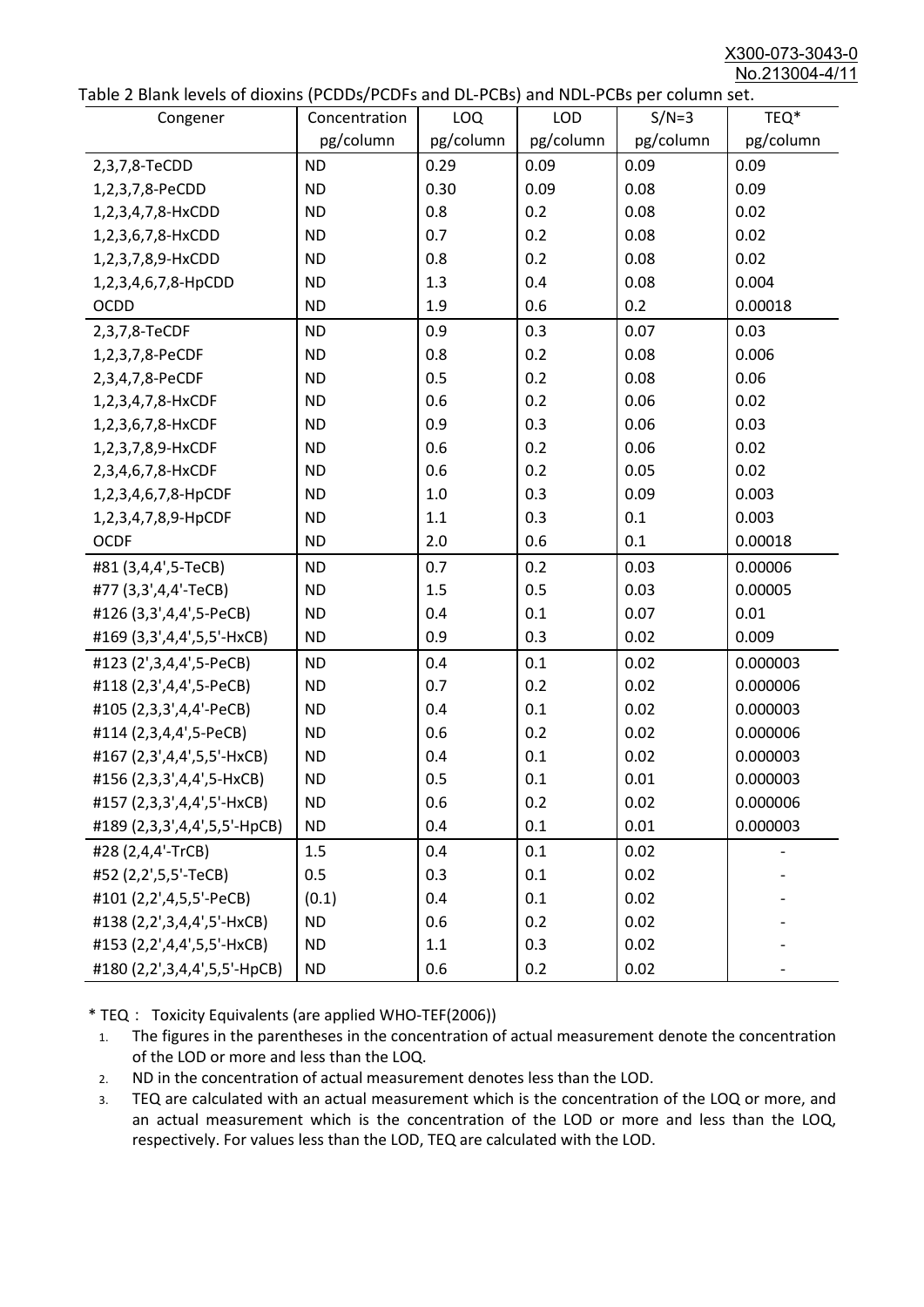| abic 5. $\sqrt{2}$ . Recoveries of labeled internal standard |        |
|--------------------------------------------------------------|--------|
| Congener                                                     | Sample |
| 2,3,7,8-TeCDD                                                | 71%    |
| 1,2,3,7,8-PeCDD                                              | 80%    |
| 1,2,3,4,7,8-HxCDD                                            | 83%    |
| 1,2,3,6,7,8-HxCDD                                            | 87%    |
| 1,2,3,7,8,9-HxCDD                                            | 72%    |
| 1,2,3,4,6,7,8-HpCDD                                          | 77%    |
| <b>OCDD</b>                                                  | 76 %   |
| 2,3,7,8-TeCDF                                                | 78%    |
| 1,2,3,7,8-PeCDF                                              | 83%    |
| 2,3,4,7,8-PeCDF                                              | 86%    |
| 1,2,3,4,7,8-HxCDF                                            | 82%    |
| 1,2,3,6,7,8-HxCDF                                            | 81%    |
| 1,2,3,7,8,9-HxCDF                                            | 86 %   |
| 2,3,4,6,7,8-HxCDF                                            | 79 %   |
| 1,2,3,4,6,7,8-HpCDF                                          | 77%    |
| 1,2,3,4,7,8,9-HpCDF                                          | 78%    |
| <b>OCDF</b>                                                  | 79%    |
| #81 (3,4,4',5-TeCB)                                          | 82%    |
| #77 (3,3',4,4'-TeCB)                                         | 82%    |
| #126 (3,3',4,4',5-PeCB)                                      | 83%    |
| #169 (3,3',4,4',5,5'-HxCB)                                   | 91%    |
| #123 (2',3,4,4',5-PeCB)                                      | 95%    |
| #118 (2,3',4,4',5-PeCB)                                      | 98%    |
| #105 (2,3,3',4,4'-PeCB)                                      | 100%   |
| #114 (2,3,4,4',5-PeCB)                                       | 102%   |
| #167 (2,3',4,4',5,5'-HxCB)                                   | 94%    |
| #156 (2,3,3',4,4',5-HxCB)                                    | 100%   |
| #157 (2,3,3',4,4',5'-HxCB)                                   | 95%    |
| #189 (2,3,3',4,4',5,5'-HpCB)                                 | 100%   |
| #28 (2,4,4'-TrCB)                                            | 112%   |
| #52 (2,2',5,5'-TeCB)                                         | 83%    |
| #101 (2,2',4,5,5'-PeCB)                                      | 98%    |
| #138 (2,2',3,4,4',5'-HxCB)                                   | 93%    |
| #153 (2,2',4,4',5,5'-HxCB)                                   | 93%    |
| #180 (2,2',3,4,4',5,5'-HpCB)                                 | 99%    |
|                                                              |        |

Table 3. Recoveries of labeled internal standards.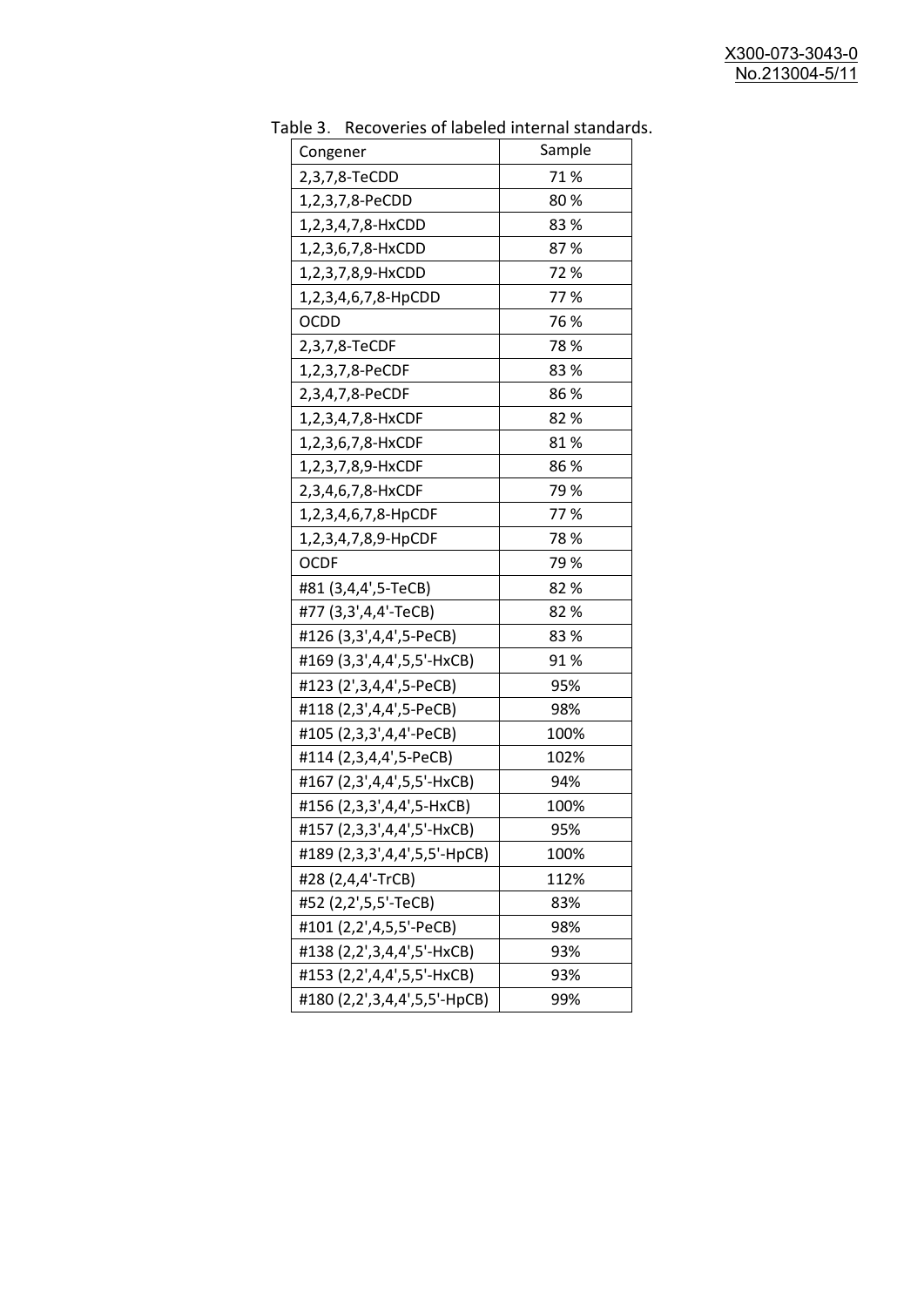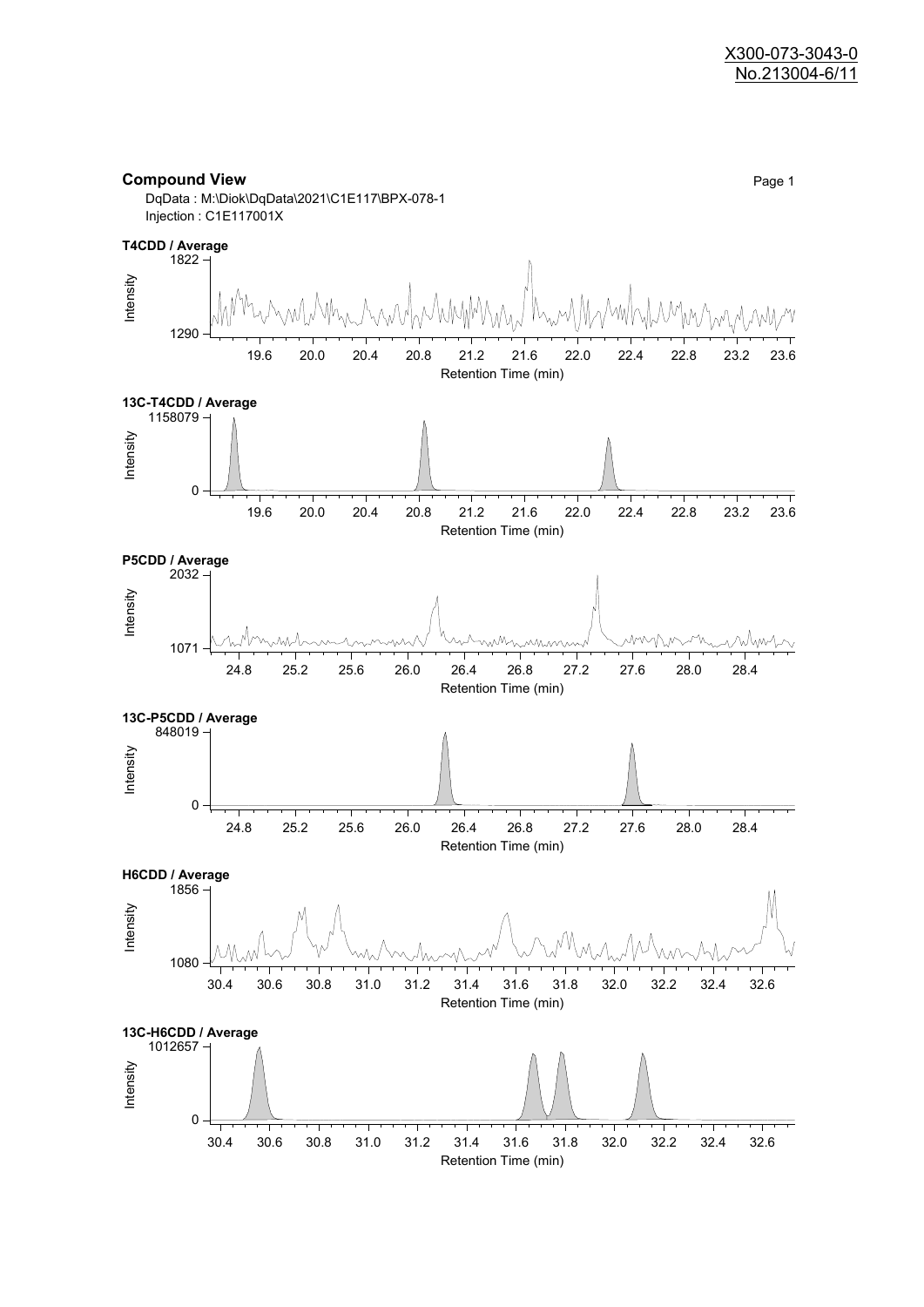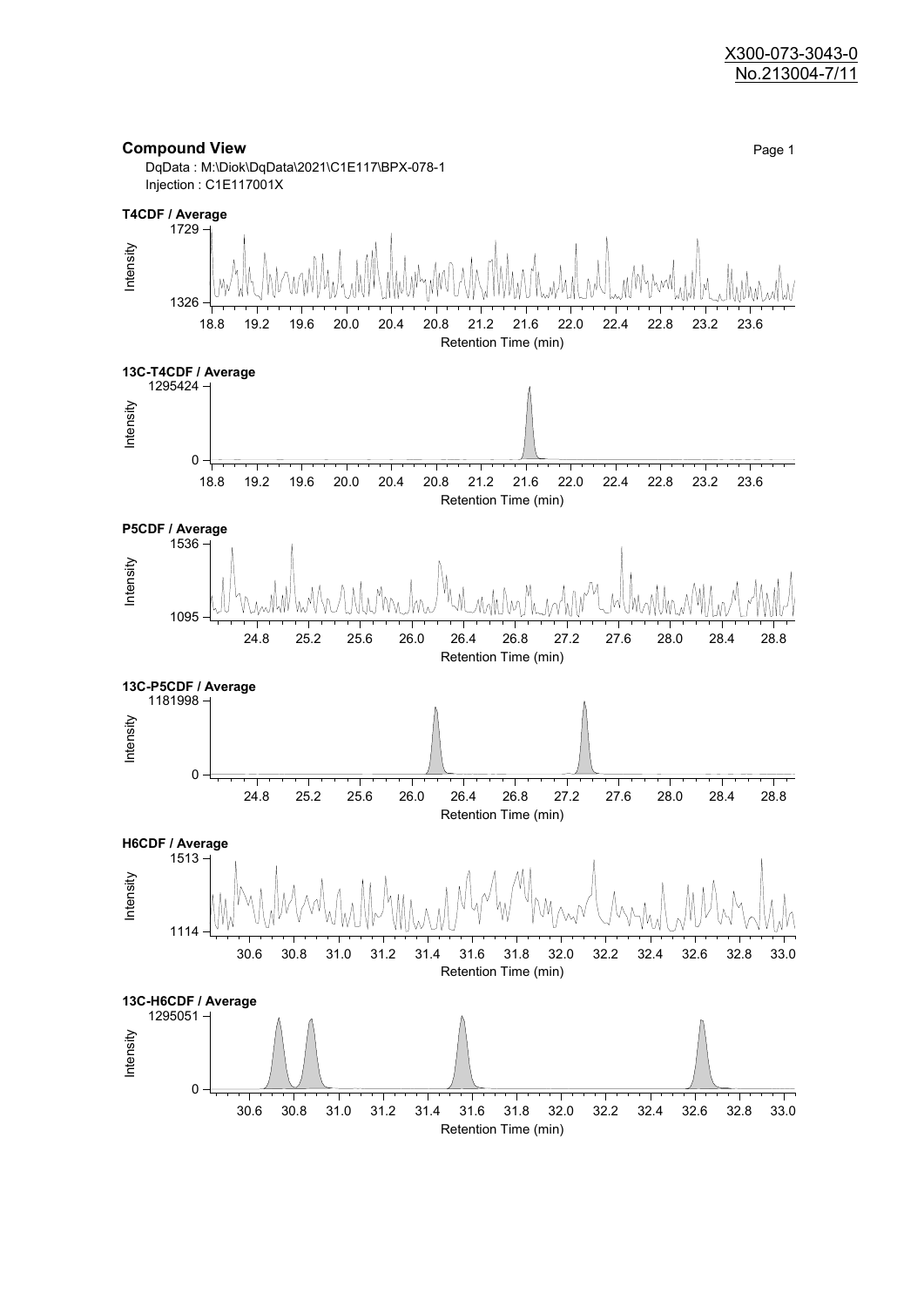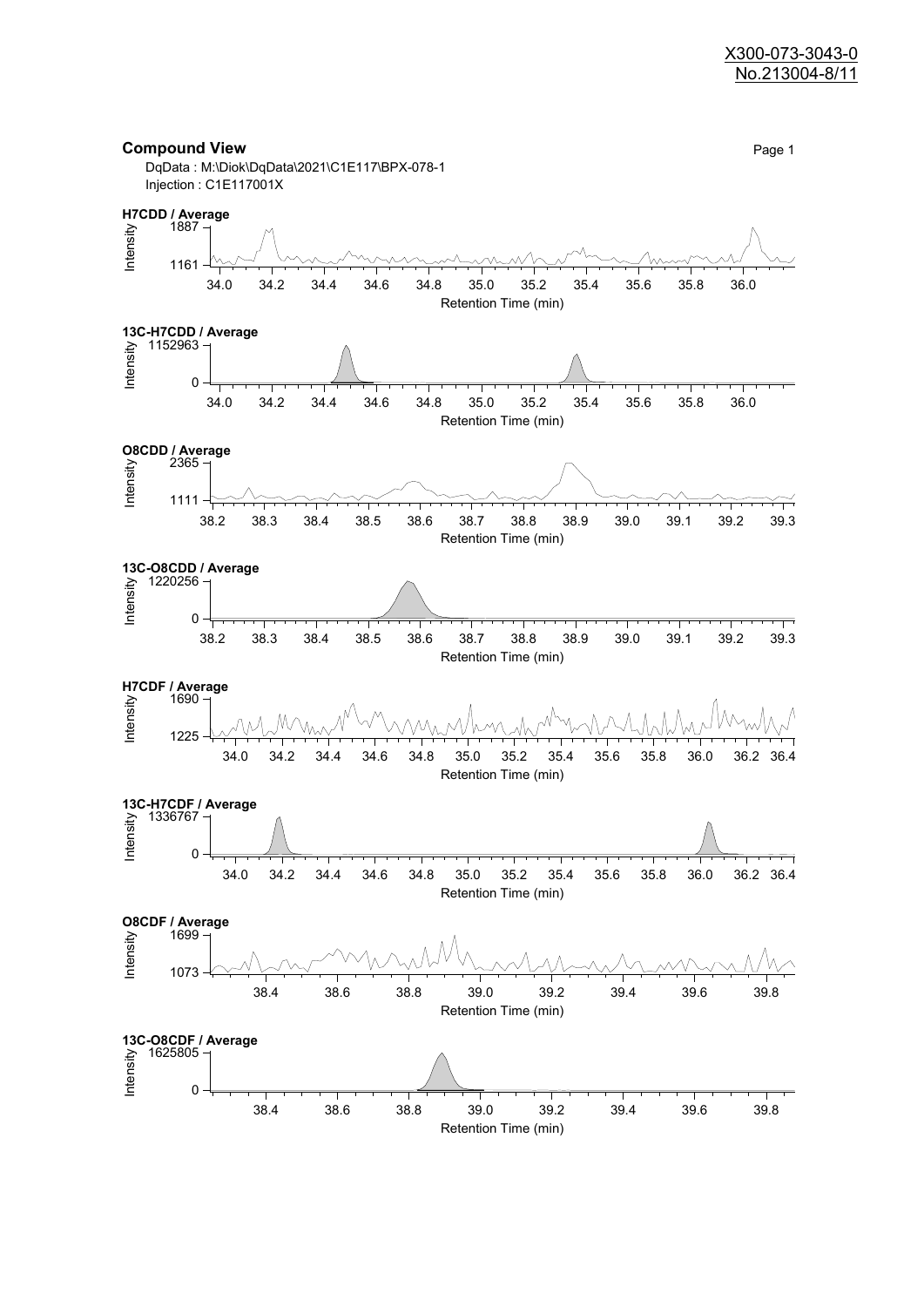

**Compound View** Page 1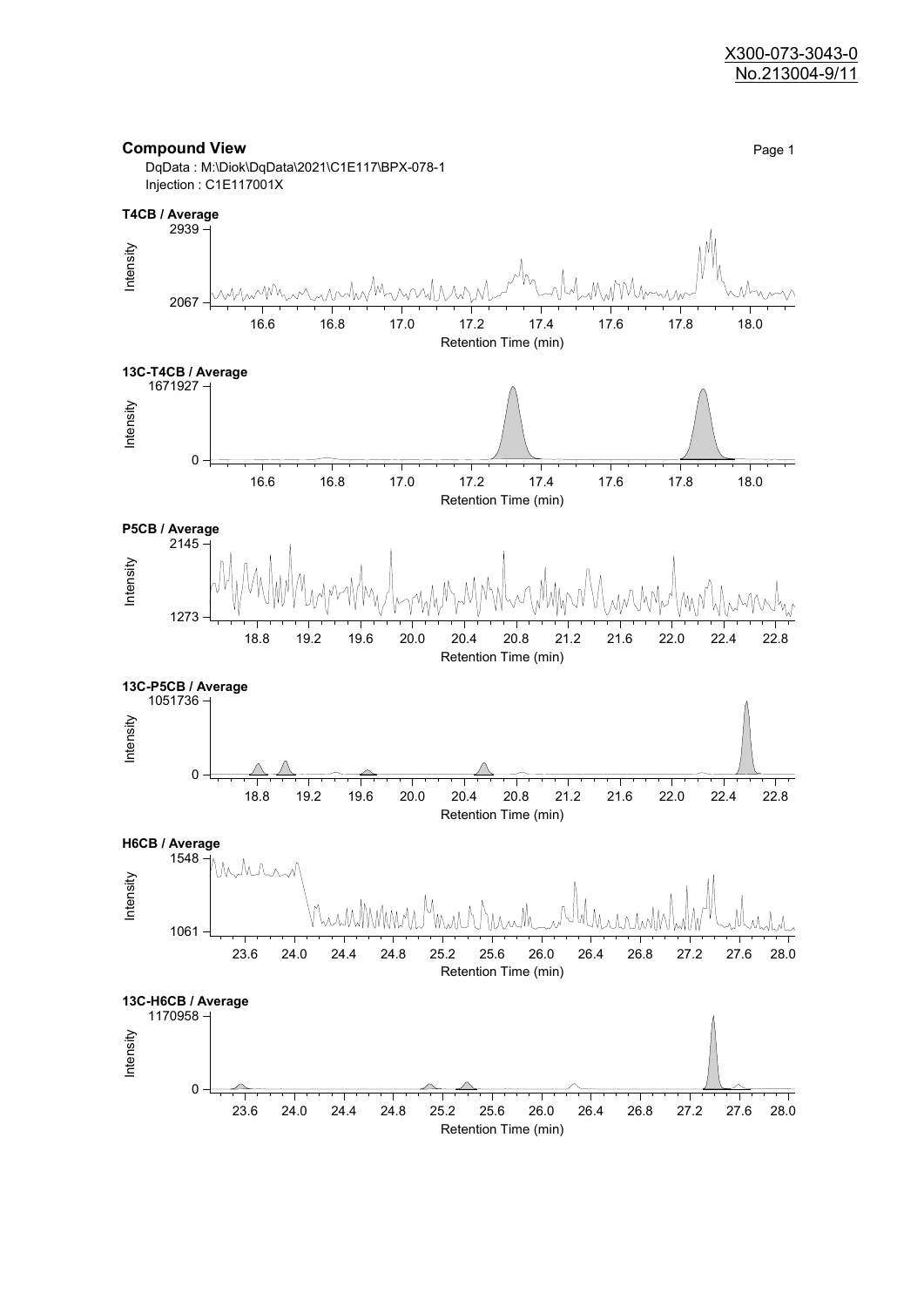